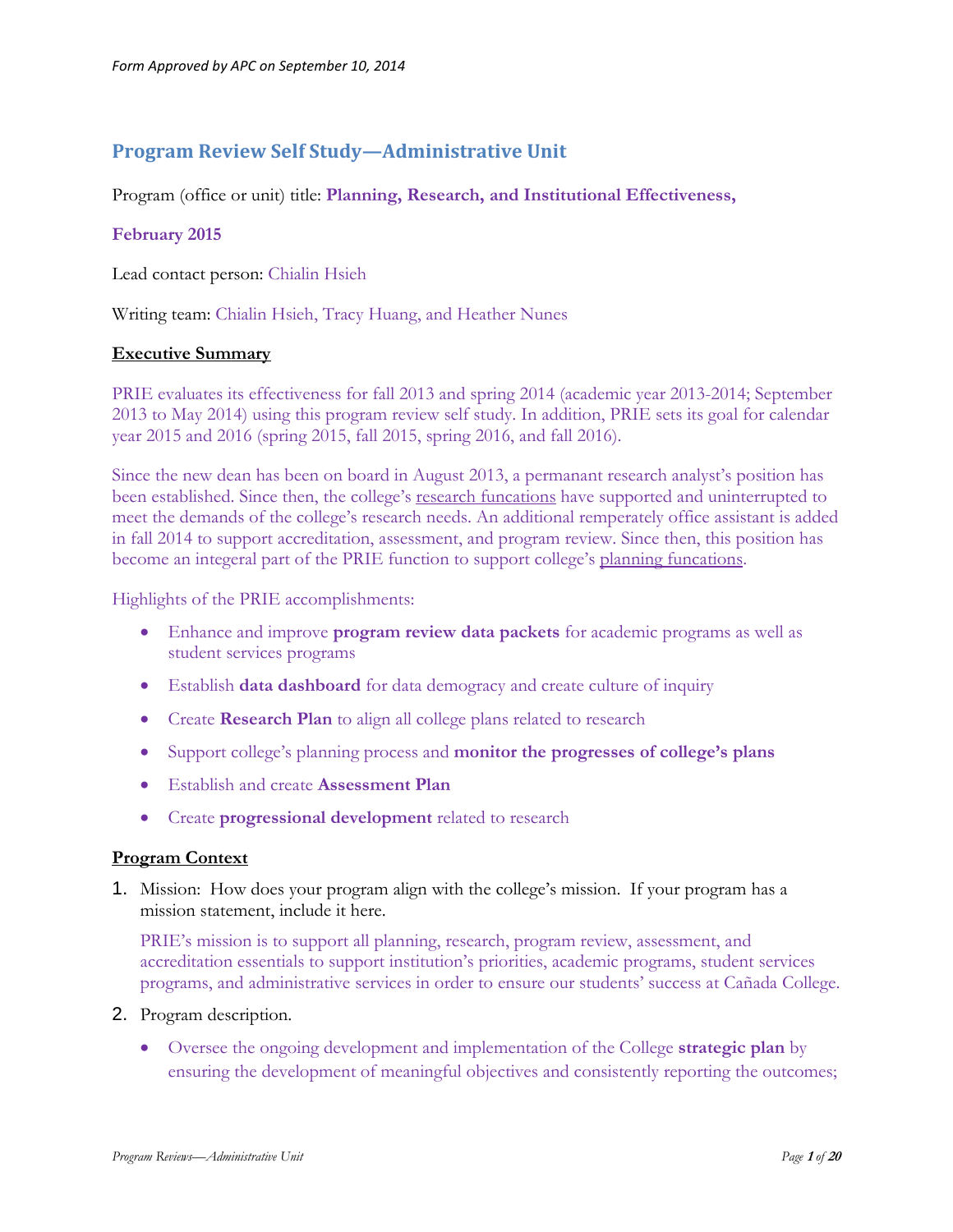- Provide leadership in the development of policies and procedures for **planning and research**;
- Coordinate a systematic and integrated **institutional planning process** that is aligned with accreditation, the campus strategic and master plans, and other planning related requirements;
- Compile, analyze, and maintain **statistical and other data for reports related to institutional effectiveness including**: student equity, enrollment, demographics, productivity, student success, retention, persistence and transfer rates, and provide reports as assigned; coordinate timely responses to surveys and reports required by external agencies and other ongoing College efforts to measure its effectiveness;
- Provide consultation, support and **technical assistance on specific research and grant projects** for divisions, department programs, governance committees and individual faculty;
- Provide leadership in academic, support and administrative **assessment efforts**;
- Provide leadership in the preparation and the management of response efforts related to **accreditation** as required by the ACCJC.
- 3. Community and Labor Needs: Describe how changes in community needs, employment needs, technology, licensing, or accreditation affect your program.

PRIE adjustes its priorities based on the senior leaders', state's, and accreditation's changes and needs to support the institution's directions.

# **Looking Back**

- 4. Describe major accomplishments.
	- Program Review Data Reports
	- Data Dashboard
	- Planning process/progress
	- Assessment reports (SLO, PLO in programs, PLO in degrees, PLO in certificates, ILO) and Assessment Manual
	- Research Plan
	- Research Reports
	- Survey Reports
	- Professional Development
- 5. Impact of resource allocations: Describe the impact to-date that each new resource (staff, noninstructional assignment, equipment, facilities, research, funding) has had on your program/unit/office and measures of student success or client satisfaction.
	- Part-time temperaly office assistant (20 hours/week):

Through the APC resource allociation process, the College provides temperary resource to hire a part-time temperaly office assistant. The office assistnat provided all the clarical work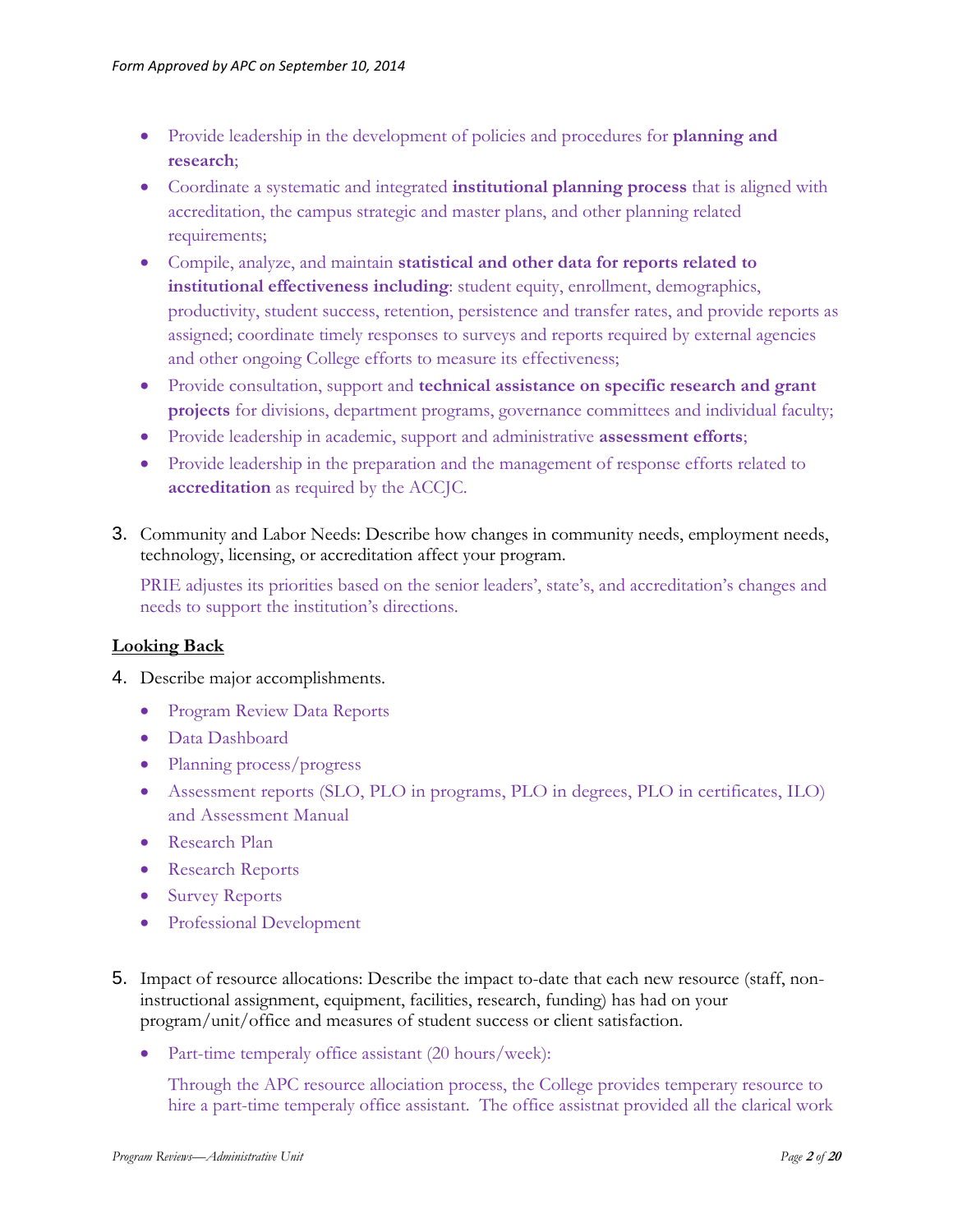for building 8, planning, accreditation, and research assistant. She made tramandious impact on the college's planning, accreditation, and research efforts.

- o Clean, convert, and post all the **program review reports** (including 40 academic program review plans, 40 feedback reports, 15 student services program review plans, 15 feedback reports, 5 administrative program review plans, and 5 feedback reports)
- o Run, clearn, convert, and post all the **assessment reports** (including 40 degree PLOs, 30 certificate PLOs, 15 program PLOs, 40 PLO alignment reports, 40 PLO alignment assessment results reports, all couser level SLOs, ILO alignment reports, and ILO alignment assessment results reports)
- o Provide online survey technical support
- o Provide support on grants realted research assistant work
- o Provide assistant to the presdient, VPI, VPSS, and buidlingmates in Building 8.
- o Provide assistant on creating can reports
- o Maintain and submit PRIE budget expenses

### **Current State of the Program**

- 6. State of the Program
	- A. Describe the current state of the program (May include strengths and challenges).

Planning: strengthened planning process and progress; created assessment manual; created research plan; supported and developed student equity plan.

Research: accomplished research reports and survey reports, created Data Dashboard, strengthened/expanded program review data packet reports for not only acadmic discipline but also student services programs.

Program Review and Assessment: collaborated with IPC, SSPC, and APC to consolidate the program review timeline and processes; generated/streamlined SLO reports for easy access.

Accreditation: supported/coordiated the follow-up report and visit.

B. What changes could be implemented to improve your program?

Planning: Streamline all the planning efforts. There are still too many plans and objectives. How can we streamline them? How can we educate the campus so when we are ready to develop our Educational Master Plan 2016 we have solid knowledge how to develop a good plan.

Research: Continue strengthening data democracy—provide the campus data tools for them to evaluate their program effectiveness.

- 7. Service Area Outcomes (SAO) Assessment:
	- A. Describe your program's SAO assessment plan.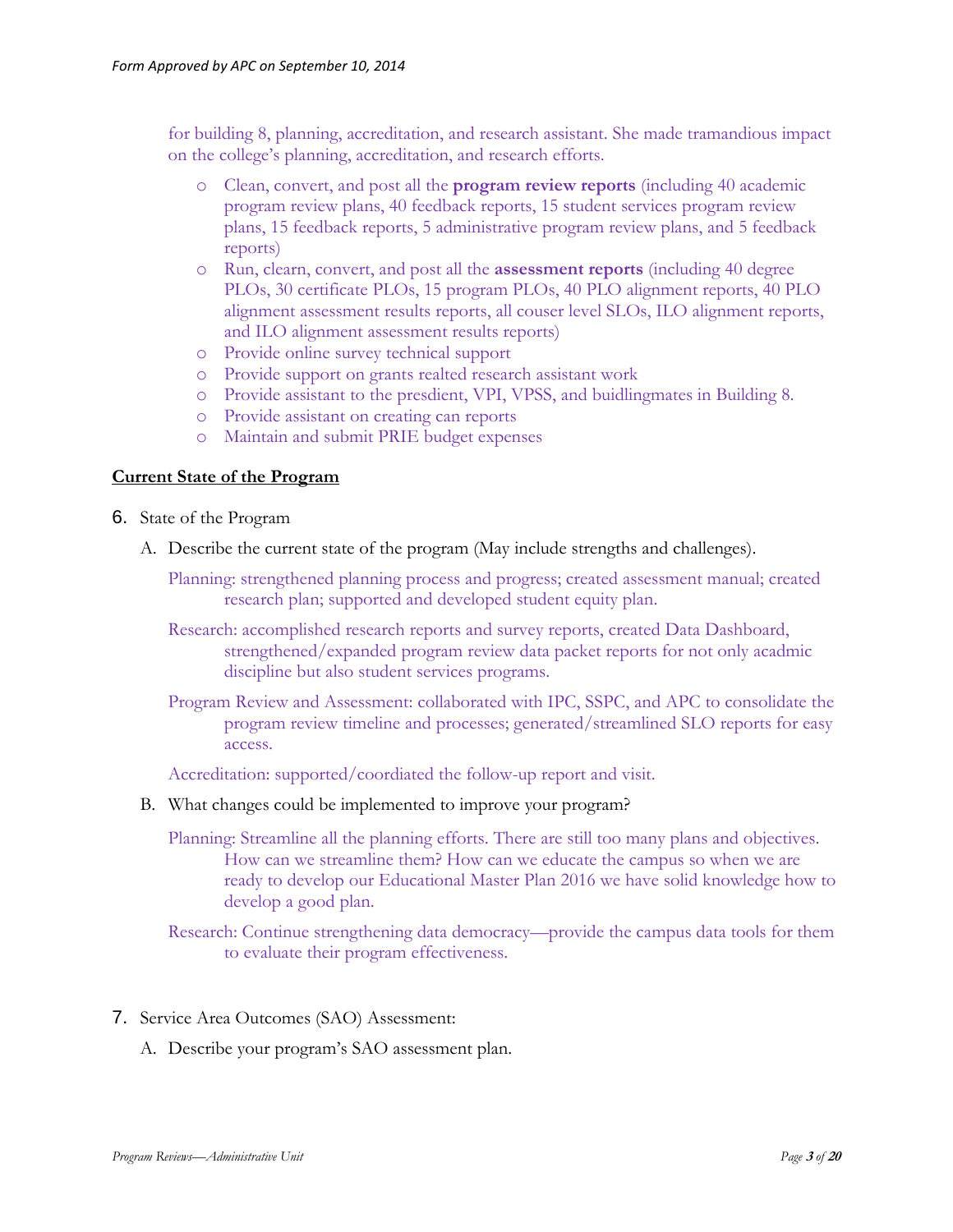A survey was designed based on the Dean of PRIE's job description to evaluate PRIE Service Area Outcomes (SAO). There are 4 areas in PRIE's SAO: (a) Planning, (b) Research, (c) Program Review and Assessment, and (d) Accreditation.

- o People feel satisfied with the service that PRIE provides on planning.
- o People feel satisfied with the service that PRIE provides on research.
- o People feel satisfied with the service that PRIE provides on program review and assessment.
- o People feel satisfied with the service that PRIE provides on accreditation.

There are multiple questions to address each area. Please see survey item in page 10 through 12. There are 24 items in the survey including 4-point Likert scale items and open-ended questions.

B. Summarize the findings of your program's SAO assessments. What are some improvements that have been, or can be, implemented as a result of SAO assessment?

We sent survey via NOVI survey to members of PBC, IPC, SSPC, APC, academic senate, and presdient's cabinet and council. Forty-four surveys completed. About 55-60 unduplicated members and 45 returned. The return rate is about 70%.

The survey was developed by using the job description from Dean of PRIE.

We set our goal of satisfactory at 70% of agree or strongly agree and the goal of exceptional is 80%. There are 6 sections in this survey: Summary and Planning, Research, Program Review and Assessment, Accreditation, and Overall Satisfaction.

- For the Summary and Planning section, 4 statements are above 90% except one  $(89.3\%)$ .
- For the Research section, 3 statements are above 90%, 3 above 87%, and one is 83.9%.
- For the Program Review and Assessment, this is the section has the lower percentage in comparison with other sections. This section has 3 statements, two statements are above 70% (satisfaction goal) but below 80% (exceptional goal), and one is above 80%.
- For the Accreditation section, 2 statements are above 90% and one is 84%.
- Overall Satisfaction is 97.2%.
- We also pay attention on statements that people indicated "do not know". We set the "red" target as 25%. If there are 25% of participants indicated they "do not know" the statement, we see this is a signal to pay attention. There are #4 (summary section), #10 (research section), and #20 (accreditation section).

# **Looking Ahead**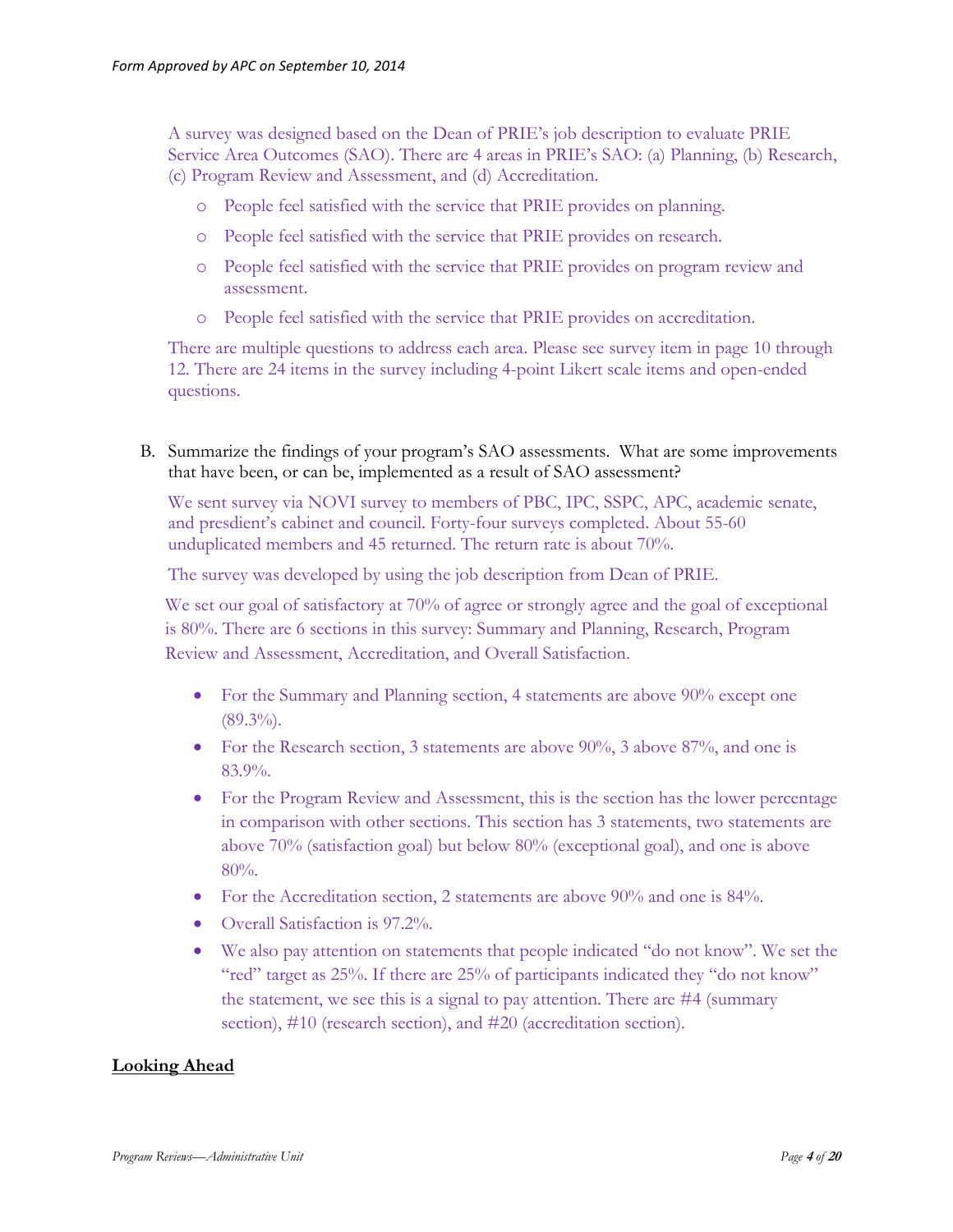8. Strategic goal & action plans: In the table, describe how you will you address identified opportunities for improvement

| Action Plan                                                                                                                                                                                                                                       | Timeline                    | Responsible | Resources required                                                                                                                                                          |  |  |  |
|---------------------------------------------------------------------------------------------------------------------------------------------------------------------------------------------------------------------------------------------------|-----------------------------|-------------|-----------------------------------------------------------------------------------------------------------------------------------------------------------------------------|--|--|--|
|                                                                                                                                                                                                                                                   |                             | party       |                                                                                                                                                                             |  |  |  |
| Planning and Accreditation:<br>1. Continue working with<br>senior leaders and PBC on<br>College Plans'<br>implementations and<br>integrated planning and<br>budgeting process<br>Prepare Mid-term Report<br>2.<br>(due Oct 15, 2016)<br>Research: | January to<br>December 2015 |             | There will be<br>maximum 10 hours<br>per week for 24<br>wks consultant<br>work (total of<br>\$26400) to enhance<br>data dashboard and<br>build warehouse<br>data dashboard. |  |  |  |
| Establish IRB process and<br>1.<br>procedure<br>2. Develop research request<br>form and establish process<br>Enhance and continue<br>3.<br>sharping Data Dashboard<br>and provide training--><br>reach data democracy                             |                             |             |                                                                                                                                                                             |  |  |  |
| <b>Institutional Effectiveness:</b>                                                                                                                                                                                                               |                             |             |                                                                                                                                                                             |  |  |  |
| Integration/Restore<br>1.<br>research function between<br>grants and PRIE<br>Support ACES professional<br>2.<br>development on logic model<br>and effectiveness<br>Establish SPOL and<br>3.<br>implement SPOL                                     |                             |             |                                                                                                                                                                             |  |  |  |
| Outreach:                                                                                                                                                                                                                                         |                             |             |                                                                                                                                                                             |  |  |  |
| Update division,<br>1.<br>department, and committees<br>periodically on PRIE's work<br>that impacted them.                                                                                                                                        |                             |             |                                                                                                                                                                             |  |  |  |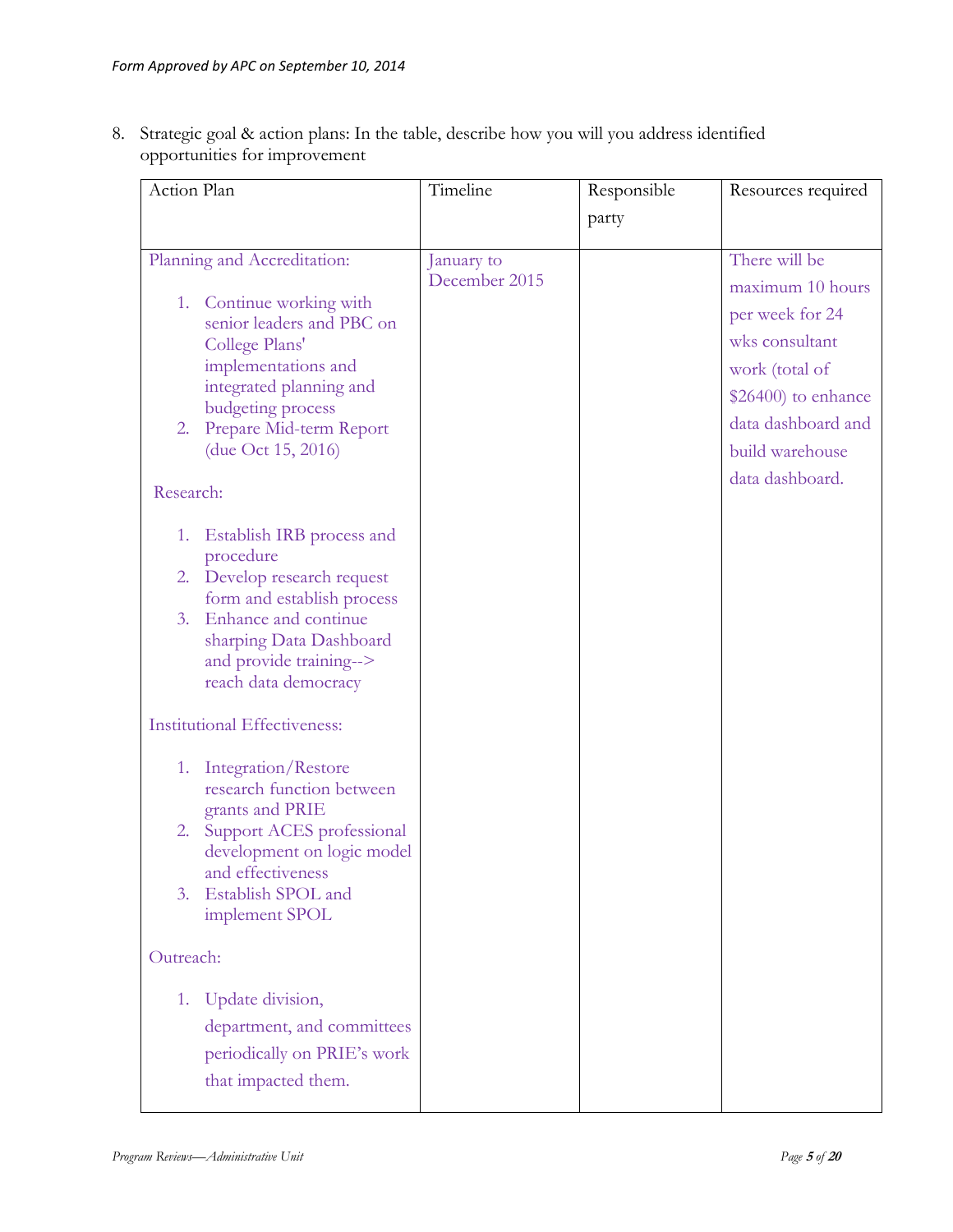# **Resource Requests**

- 9. Personnel:
	- A. List new or replacement positions you anticipate requesting. Identify the term (fall or spring) and year in which you anticipate submitting the staffing request. Continue having support from the temperaly part-time office assistant
	- B. Links to new position requests and applications will be included here

### 10.Instructional Equipment:

- A. Provide a list of all equipment needed. To be funded, requests must include all the required purchasing information. NA
- B. Will additional space be needed to accommodate the requested equipment? Will the requested equipment require maintenance agreements and or support personnel? If so what are the projected costs? NA
- 11.Information Technology:
	- A. Provide a list of all software and hardware needed. Include the required purchasing information and/or desired capabilities. NA
	- B. Will additional space be needed to accommodate the requested equipment? Will the requested equipment require maintenance agreements and or support personnel? If so what are the projected costs? NA
- 12.Facilities: Identify your program's facility's needs (custodial services, maintenance, remodeling, or new construction) and provide a brief explanation/justification. Please identify if the needs address ADA, safety, or utility concerns.

We are hiring a research assistant position using grants funding and the lenght of the position is for 3 years (Spring 2015- Spring 2018). We will need furnatures for this person—desk, chair, and file cabinet. The search committee is reviewing the candidates and will interview in April. We would like this person to be on board as soon as s/he can and no later than summer 2015.

- 13.Professional Development: What professional development is needed to strengthen your program's offerings? Explain how these activities can contribute to program or college planning success?
	- Research related conferences in the state—twice a year. These conferences will strengthen researchers' current knowledge, build network, and apply what is learned to their jobs.
	- Office and research related training—either online, workshop, or course.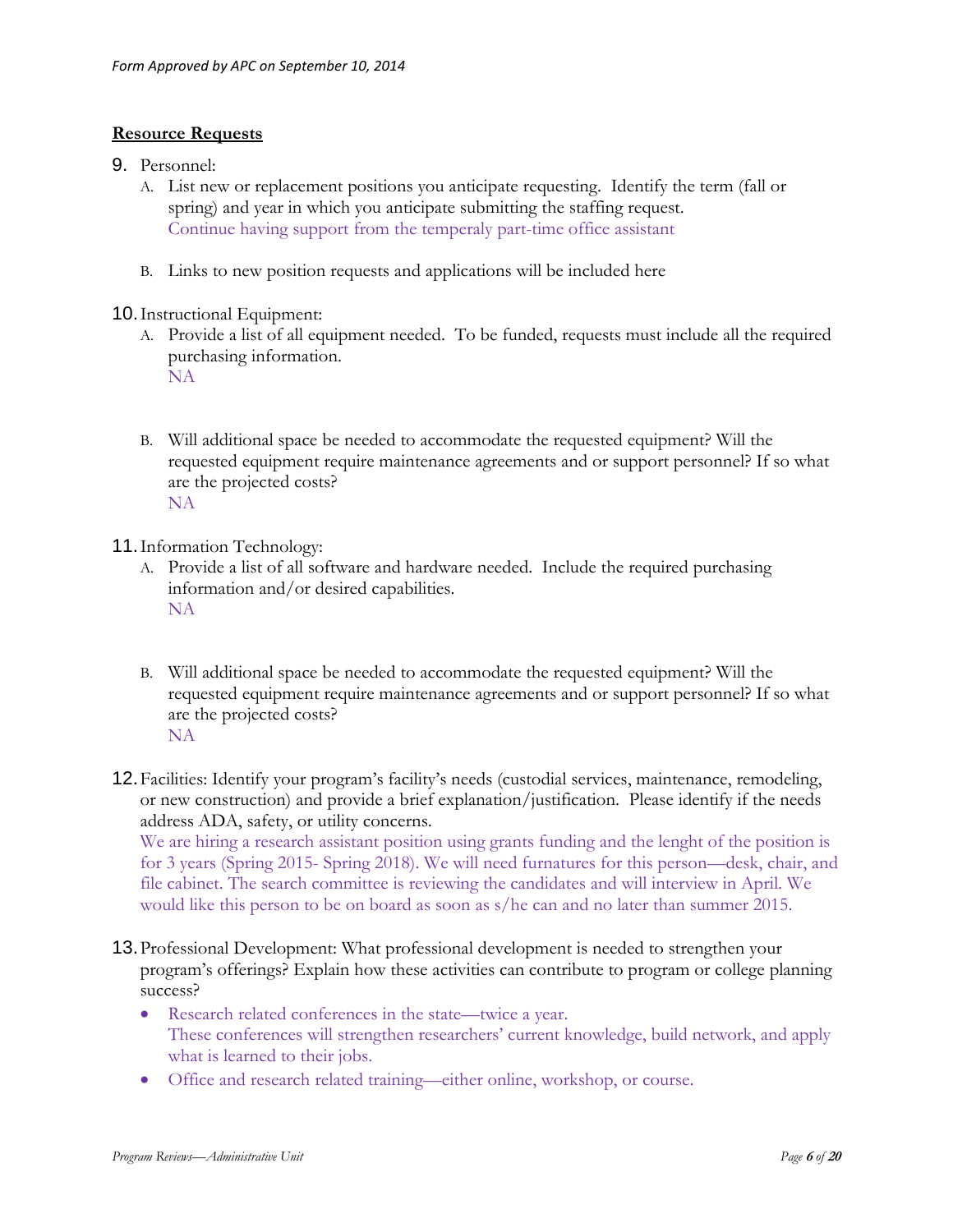These workshops will strengthen office assistant's current knowledge, skills, and work efficiently and effectively.

- 14.Research: Identify your program's specific research needs. Explain how the research will contribute to program or college planning success. NA
- 15.Funding: Describe any projects that your program would like to pursue that are currently unfunded or not fully funded. Explain how such a project would contribute to program or college planning success. NA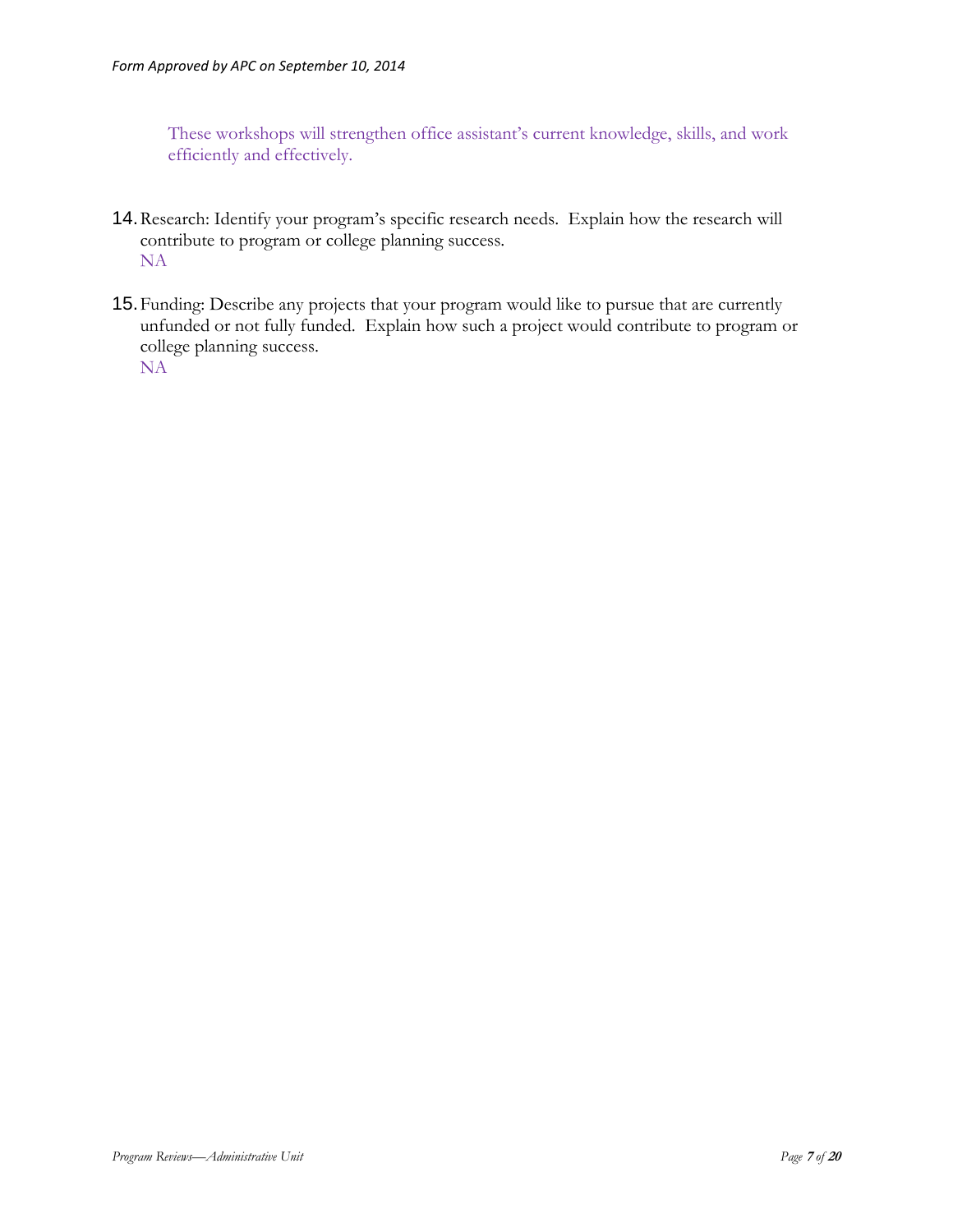# **Services Area Outcome Results**

We set our goal of satisfactory at 70% of agree or strongly agree and the goal of exceptional is 80%. There are 6 sections in this survey: Summary and Planning, Research, Program Review and Assessment, Accreditation, and Overall Satisfaction.

- For the Summary and Planning section, 4 statements are above 90% except one (89.3%).
- For the Research section, 3 statements are above 90%, 3 above 87%, and one is 83.9%.
- For the Program Review and Assessment, this is the section has the lower percentage in comparison with other sections. This section has 3 statements, two statements are above 70% (satisfaction goal) but below 80% (exceptional goal), and one is above 80%.
- For the Accreditation section, 2 statements are above 90% and one is 84%.
- Overall Satisfaction is 97.2%.
- We also pay attention on statements that people indicated "do not know". We set the "red" target as 25%. If there are 25% of participants indicated they "do not know" the statement, we see this is a signal to pay attention. There are #4 (summary section), #10 (research section), and #20 (accreditation section).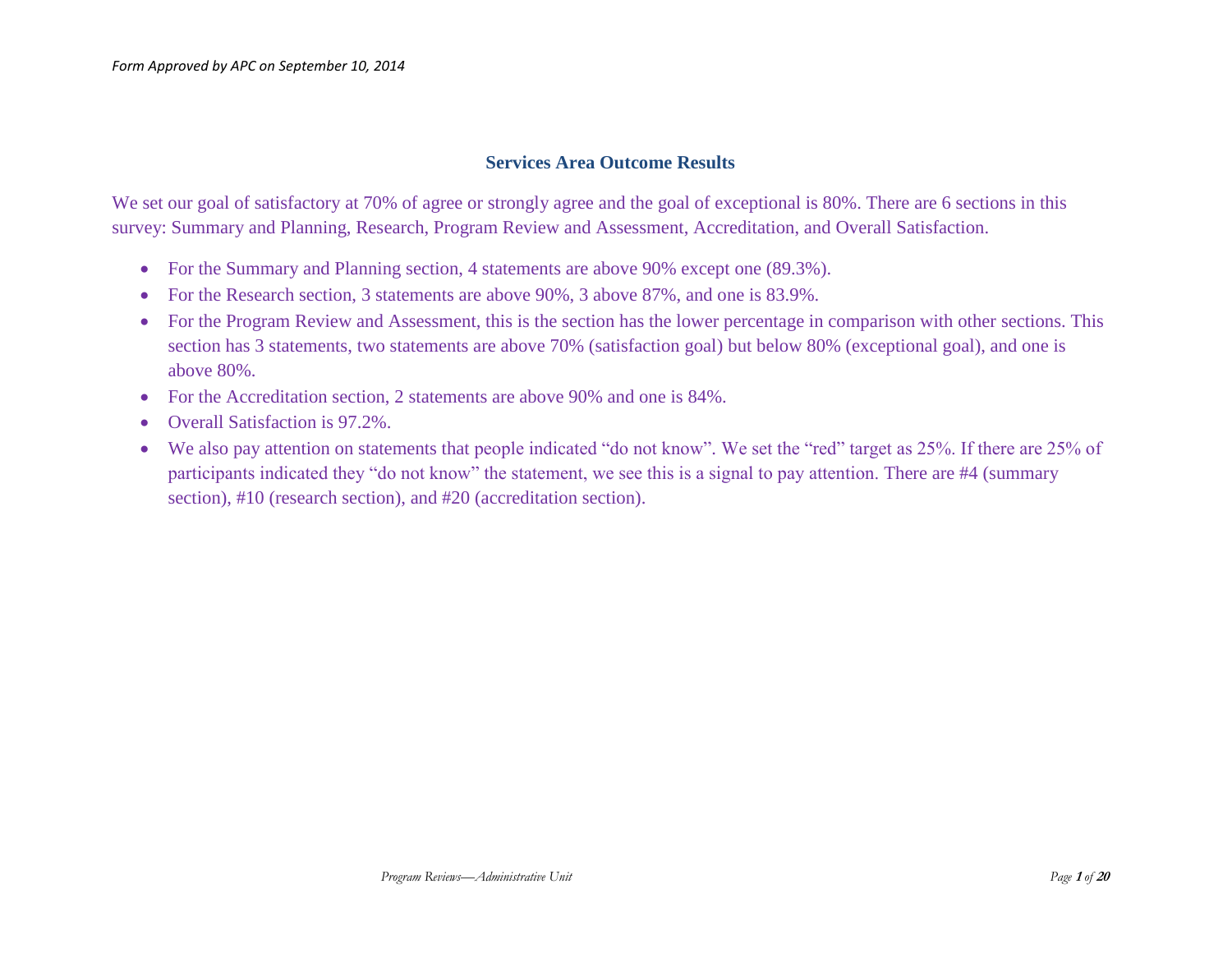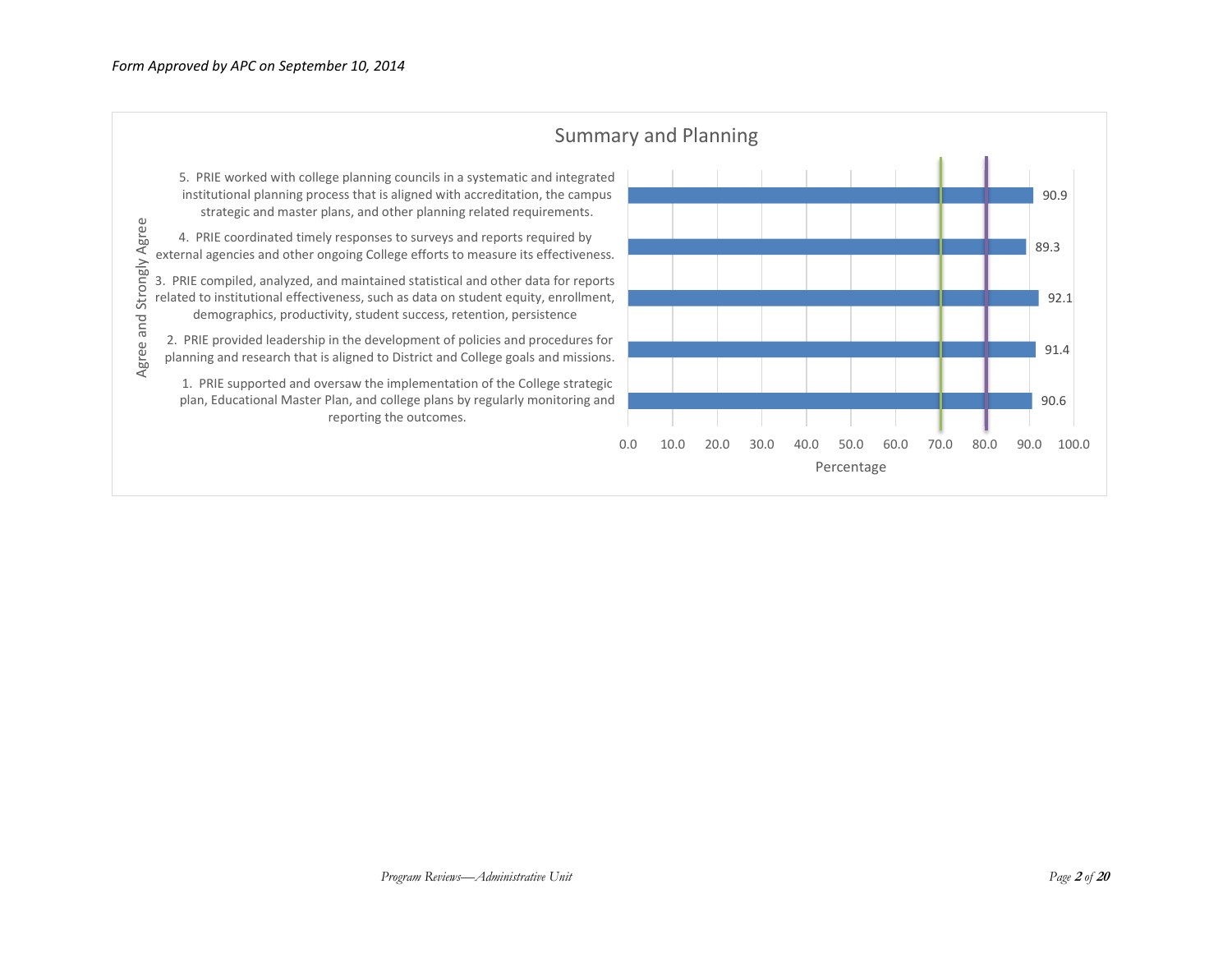|                          | Research                                                                                                                                                                                                                                 |     |      |      |      |      |                    |      |      |      |               |
|--------------------------|------------------------------------------------------------------------------------------------------------------------------------------------------------------------------------------------------------------------------------------|-----|------|------|------|------|--------------------|------|------|------|---------------|
|                          | 13. PRIE provided consultation, support and technical assistance on specific<br>research and grant projects for divisions, department programs, governance<br>committees and individual faculty.                                         |     |      |      |      |      |                    |      |      |      | 91.2          |
|                          | 12. PRIE provided leadership in the design, implementation, and analysis of<br>student satisfaction surveys, campus climate and community surveys.                                                                                       |     |      |      |      |      |                    |      |      |      | 87.1          |
|                          | 11. PRIE provided access to timely, focused and accurate information from<br>multiple data sources.                                                                                                                                      |     |      |      |      |      |                    |      |      |      | 88.2          |
| Agree and Strongly Agree | 10. PRIE worked with college administration and grants administrators to<br>identify measures of program effectiveness.                                                                                                                  |     |      |      |      |      |                    |      |      |      | 89.7          |
|                          | 9. PRIE coordinated the collection of data concerning measures of institutional<br>effectiveness.                                                                                                                                        |     |      |      |      |      |                    |      |      |      | 91.9          |
|                          | 8. PRIE developed and reviewed measures of institutional effectiveness.                                                                                                                                                                  |     |      |      |      |      |                    |      |      |      | 91.4          |
|                          | 7. PRIE established a process that engages relevant college governances to<br>design a research agenda and research studies (including data development,<br>analysis and report writing) to identify implications for College practices. |     |      |      |      |      |                    |      |      |      | 83.9          |
|                          |                                                                                                                                                                                                                                          | 0.0 | 10.0 | 20.0 | 30.0 | 40.0 | 50.0<br>Percentage | 60.0 | 70.0 | 80.0 | 90.0<br>100.0 |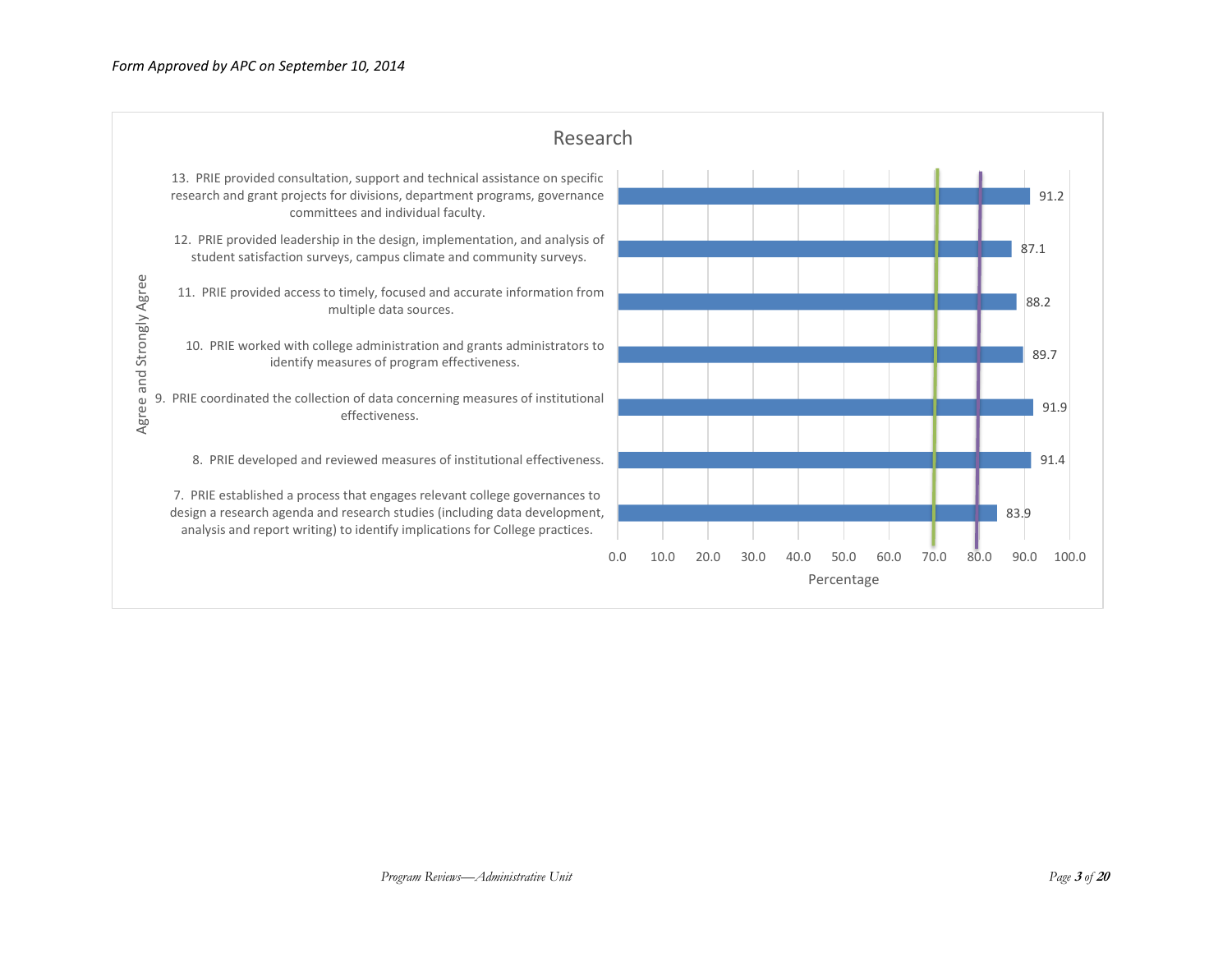

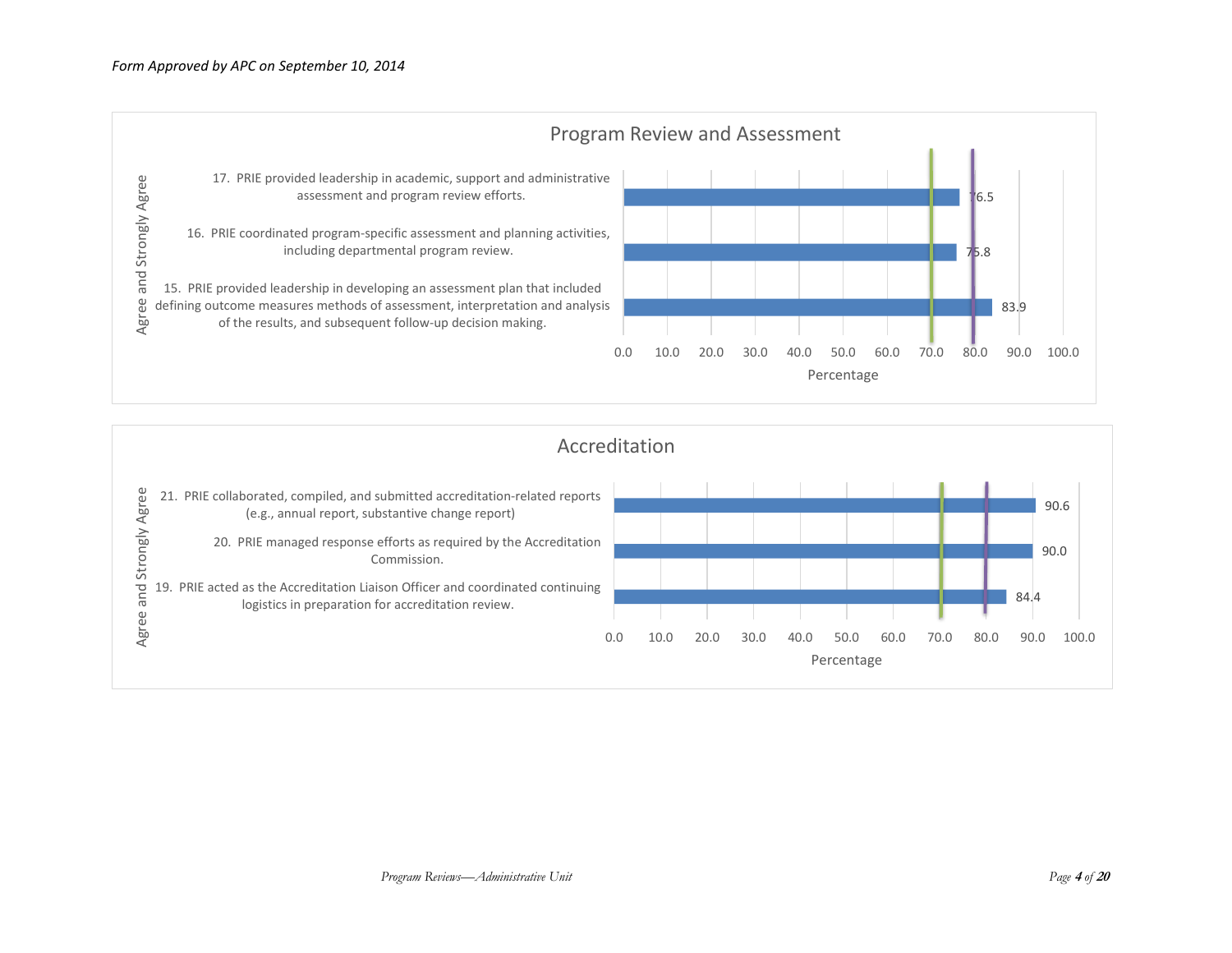

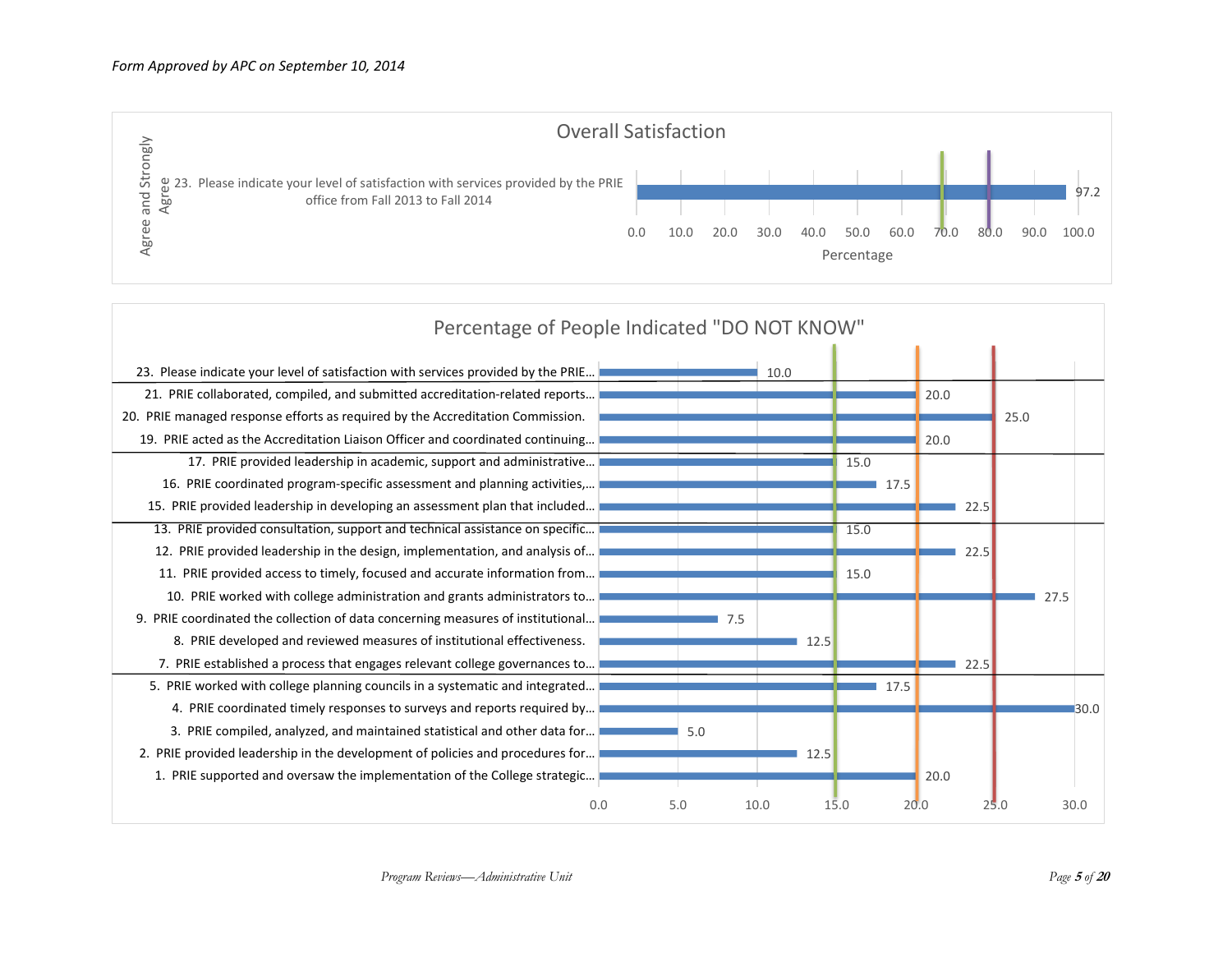#### **PRIE Survey Comments**

#### **Planning**

- Since Chialin became the Dean of Planning, she has brought a wealth of expertise in presenting and teaching about research data for Canada College. She always makes herself available to answer questions and coach on the best way to evaluate programs and present survey results. Her warmth and professionalism are superb. She makes a huge contribution to the success of Canada College now and in future. We appreciate all she accomplishes and the graceful manner she works to support the staff.
- **I have seen a lot of data but no written analysis that offers a summary or highlights about our students or campus.**

#### **Research**

- There's a typo above--PRIE worded should be PRIE worked
- PRIE has been very responsive to the requests for data for grant reports and projects in my department. I appreciate the quick and accurate data and help to understand the data that I have received.
- I do know that a lot of research about our students has been given to the Equity Committee and other administrative bodies, but  $\frac{\text{I am}}{\text{I am}}$ not certain that I have seen an analysis of it that relates to institutional effectiveness. Is this effectiveness about enrollment, retention, persistence and/or success rates?

#### **Program Review and Assessment**

- Having program-level data and the Data Dashboard is a huge improvement in the past couple of years.
- This has not happened in the English Department. However, Tracy Huang will be giving the English Department a Dashboard training so faculty can locate and begin analyzing data about our students, courses and campus.
- I responded strongly disagree to the second question because I am unaware or unsure of what is meant by planning activities. Are you referring to Flex days?
- . Do we assess administrators? I've never seen it.

Program review is a waste of time as it is currently done. Should happen every 3 to 4 years at a MINIMUM. Reporting on "changes" every year to two years doesn't give nearly enough time to evaluate the results of whatever changes have been made to the program. Current program review forms are redundant and cumbersome. Program review forms should have 3 questions: 1. What are your program's strengths/achievements? 2. What are your program's weaknesses/goals not met? 3. What does your program need to do better? THAT'S IT.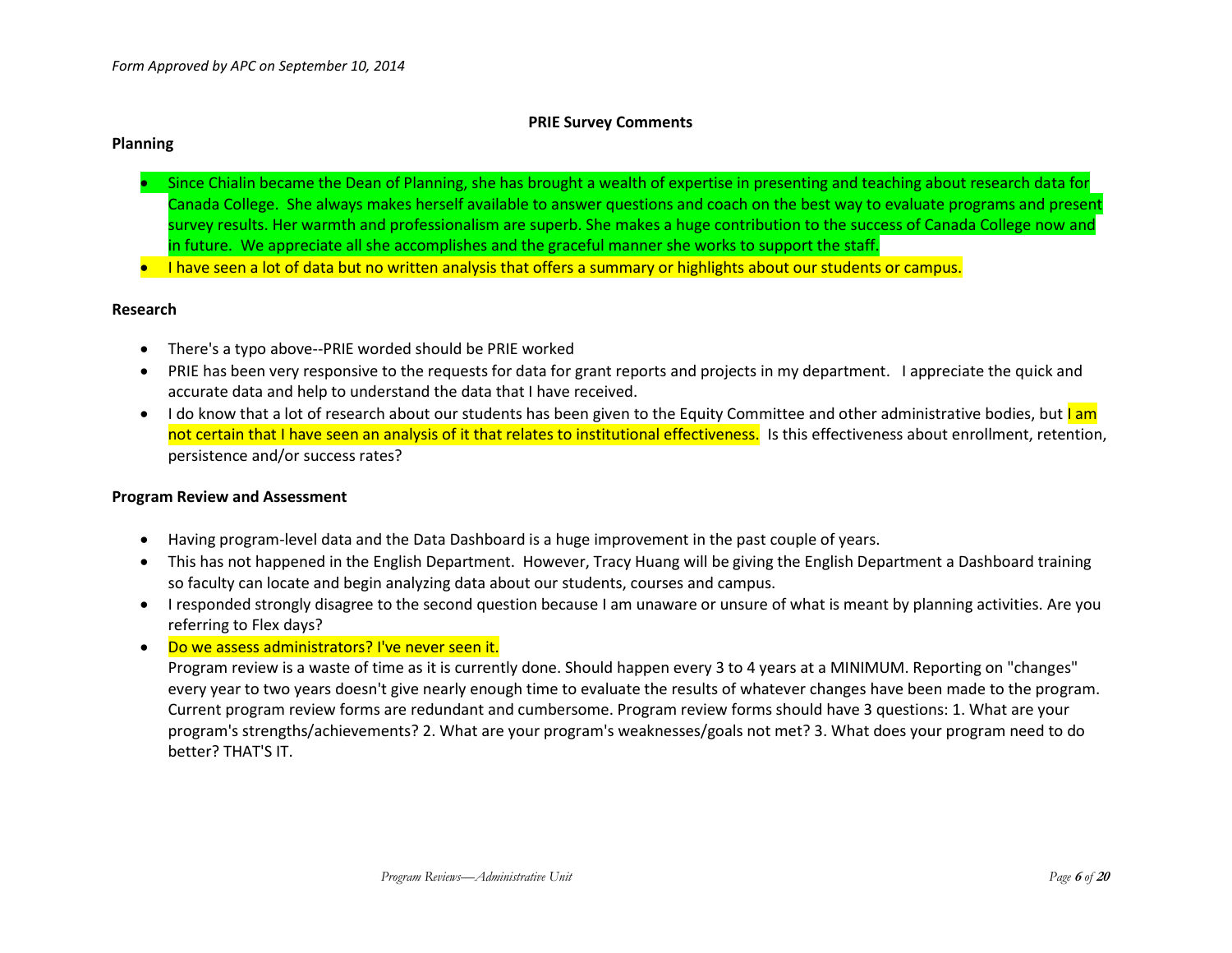### **Accreditation**

- I'm sure PRIE did but thank goodness I was blissfully unaware of the activities involved.
- Her organizational skills and information presentation are exceptional.
- Well done.
- Outstanding job!

### **Satisfaction**

- Making access to data is incredibly helpful so we can use more data in our decisions and planning process.
- I like the direction the PRIE office is headed in terms of supporting all research needs, including grant funded programs.
- Except for program review. We need a sea change where this is concerned.
- I think PRIE could do more outreach. I have seen presentation of data at division meetings but I don't really know what else PRIE does other than collect data.
- It seems that few make use of Data Dashboard. Can we have those workshops or something like that scheduled?

### **Overall**

- Continue doing great work!
- Very positive attitude and willingness to team up on projects.
- I think the college needs help focusing on the right measures to improve outcomes for example tracking data to reveal the loss of students from PEP to first day of their first classes is critical for the campus to understand - our campus needs to pick a couple of areas of focus for improvement and track that data visibly and engage the entire campus around improving those outcomes. We need more disaggregation of data - by low-income status, by first-generation, etc.
- PRIE does not do a great job of promoting research or research accomplishments, as a result, PRIE may not get the attention or recognition it deserves. The college promotes itself as an innovative leader in CC research, but there does not appear to be much promotional material to suggest this. The website is very busy and seems to be for a "researcher" audience and not a "people interested in research" audience. I have the same challenge with the CCC Research and Planning Group Listserv. The information they present is more exclusive than inclusive. Ultimately, PRIE could do more to breakdown the the barrier many have with research and data-driven decision making.
- Thanks for being a shining example of leadership.
- Continue the productive collaborating with faculty and staff!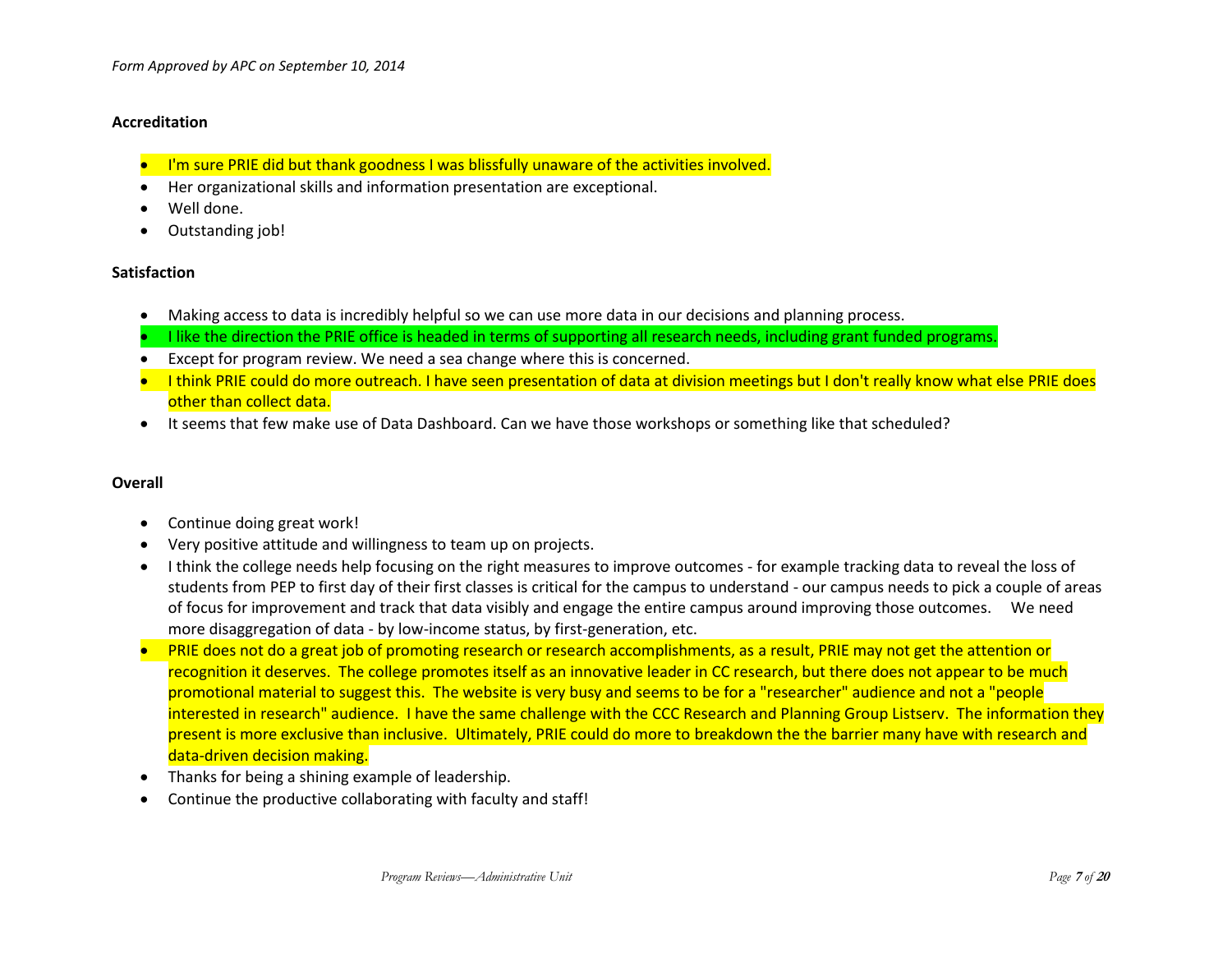- PRIE should ask faculty in departments (disciplines) what type of data and data analysis they are interested in researching and completing, and then PRIE should offer training that is specific to their department's interests.
- Continue providing training on data gathering and analysis
- **I** don't doubt that the PRIE office does many things for the college (as mentioned on the questions above). However, I would like to see them instead of just speculating what they are. My recommendation is for the PRIE office to become more visible in all constituencies.
- Training and work on dashboard so that research and data is accessible to faculty without waiting for PRIE to provide.
- With added support, being responsive to specific departmental needs is important and hopefully this will be encouraged and supported.
- Perhaps you should think about how you would like faculty and staff to request institutional data, and to also consider communicating the ideal lead-in time that you all need. =)
- PRIE should be in charge of marking students as members of categorical programs in Banner, as it is quite tedious for those of us who work in the programs.
- Change program review as suggested above.
- show examples of how faculty can get useful data from Dashboard. Assist them in using it, so they get comfortable with it and apply it to more questions. try to avoid using people's time on things done only for compliance with accreditation. If it doesn't help students, their success and retention, then we don't need to spend time on it.
- VERY happy with all the support of Chialin and her staff.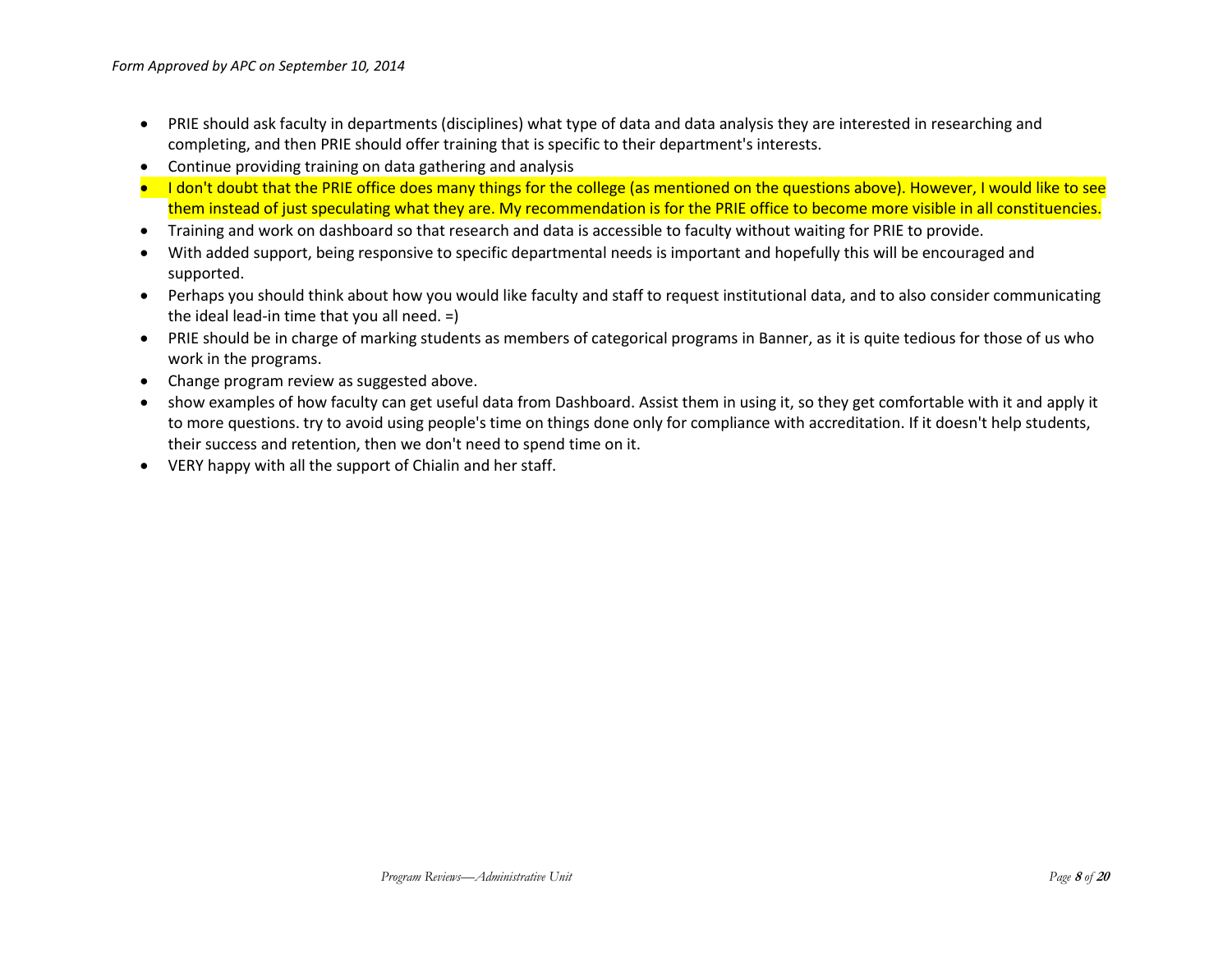### **PRIE Functions Based on Dean of PRIE's Job Description**

### **Planning and Summary**

- 1. Oversee the ongoing development and implementation of the College strategic plan by ensuring the development of meaningful objectives and consistently reporting the outcomes;
- 2. Provide leadership in the development of policies and procedures for planning and research in conjunction with District and College goals and missions;
- 3. Manage assigned budget for the research office;
- 4. Coordinate a systematic and integrated institutional planning process that is aligned with accreditation, the campus strategic and master plans, and other planning related requirements;
- 5. Compile, analyze, and maintain statistical and other data for reports related to institutional effectiveness including: student equity, enrollment, demographics, productivity, student success, retention, persistence and transfer rates, and provide reports as assigned; coordinate timely responses to surveys and reports required by external agencies and other ongoing College efforts to measure its effectiveness;
- 6. Provide consultation, support and technical assistance on specific research and grant projects for divisions, department programs, governance committees and individual faculty;
- 7. Collaborate with District Information Technology Services Department and District Research Council;
- 8. Supervise and evaluate research office staff; delegate assignments when appropriate; conduct evaluations of staff;
- 9. Serve on state, District and College committees and councils as designated by the College President;

### **Research**

- 10. Establish a process using the governance model to design a research agenda and research studies (including data development, analysis and report writing) to identify implications for College practices;
- 11. Develop and review measures of institutional effectiveness;
- 12. Coordinate the collection of data concerning measures of institutional effectiveness;
- 13. Specify measures of program effectiveness (working with college administration);
- 14. Provide access to timely, focused and accurate information from multiple data sources;
- 15. Keep abreast of national and state institutional research by participating in conferences such as the Research and Planning Group for California Community Colleges;

### **Assessment**

- 16. Provides leadership in developing an assessment plan ranging from establishment of outcomes and methods of assessment to the interpretation and analysis of the results and follow-up decision making;
- 17. Coordinate program-specific assessment and planning activities, including departmental program review.
- 18. Provide leadership in the design, implementation, and analysis of student satisfaction surveys, campus climate and community surveys;
- 19. Provide leadership in academic, support and administrative assessment efforts;

### **Accreditation**

20. Act as the Accreditation Liaison Officer and coordinate continuing institutional self-study scheduling and logistics in preparation for accreditation review; manage response efforts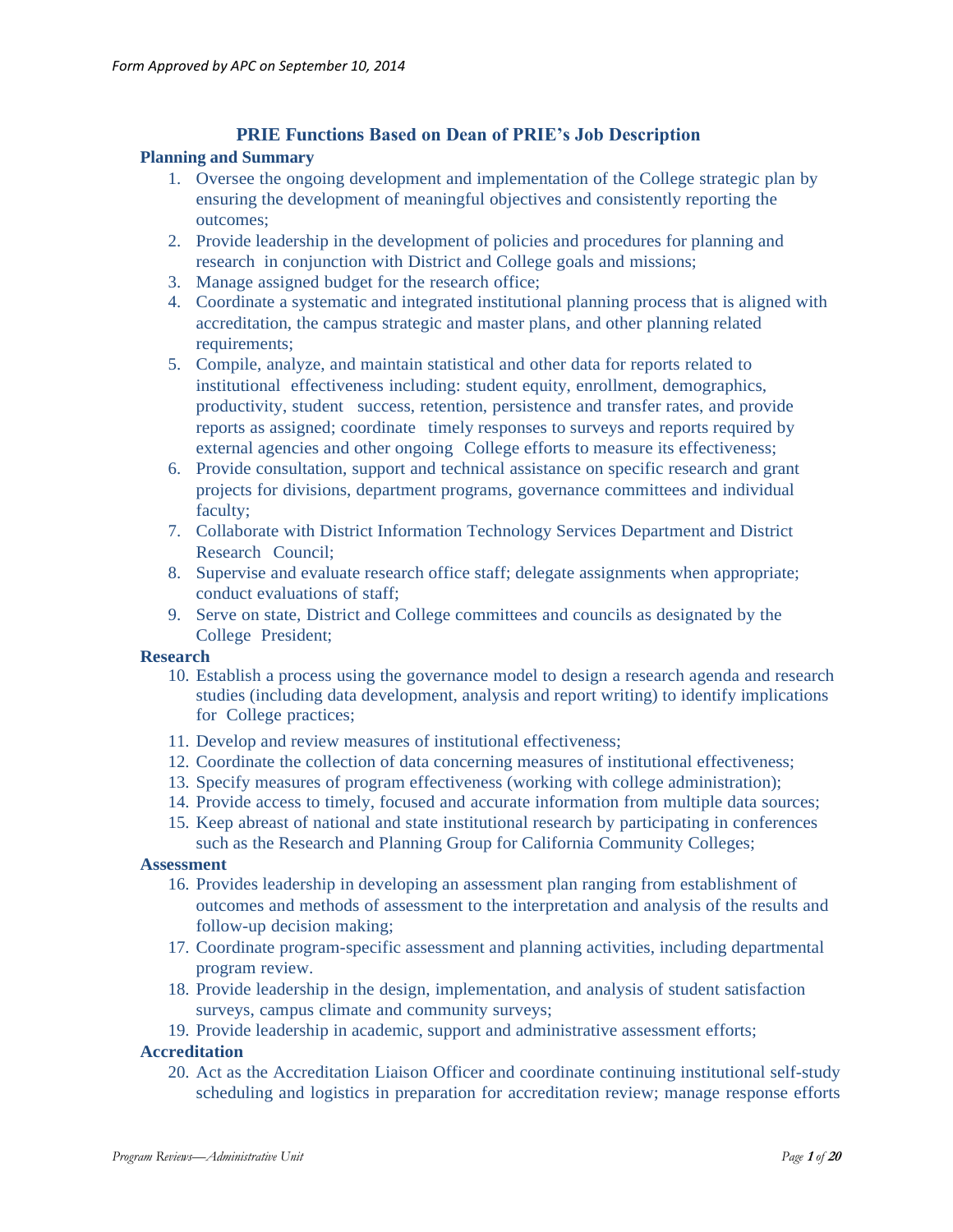as required by the Accreditation Commission; compile and submit accreditation update reports;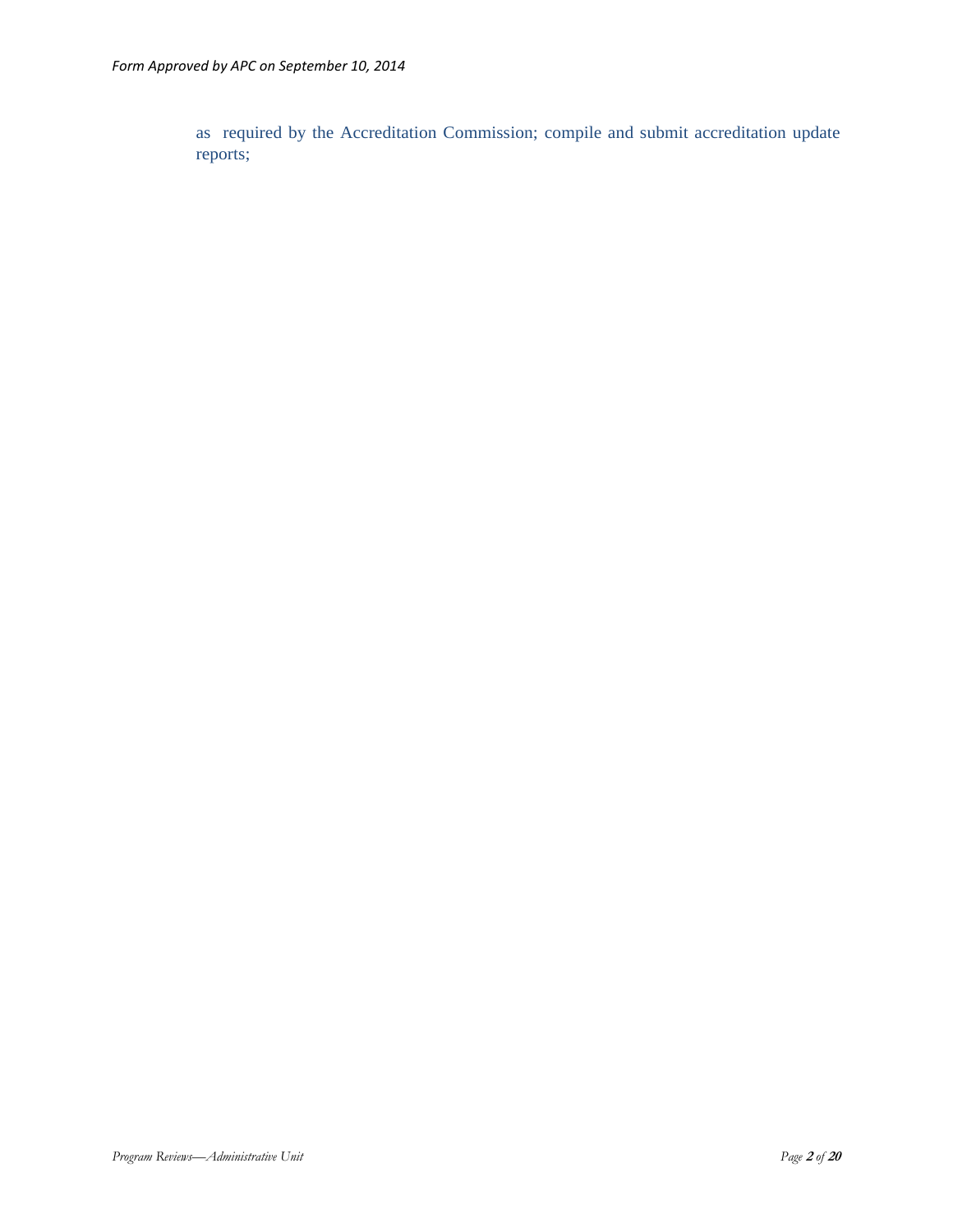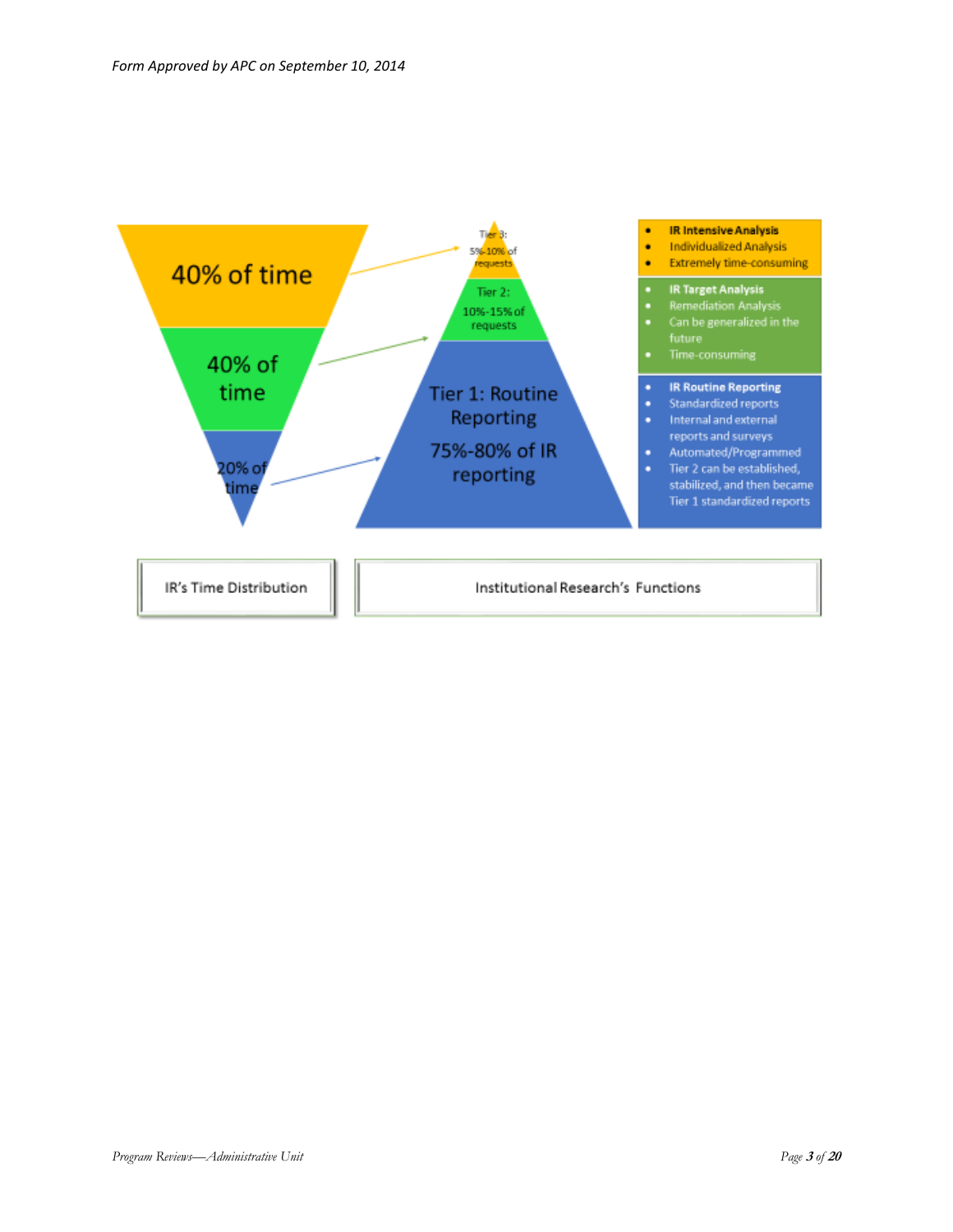### **Survey Questions:**

The Office of Planning, Research, and Institutional Effectiveness (PRIE) is gathering feedback to improve its functions and services. You have been selected to complete this survey because you have worked closely with the PRIE office from Fall 2013 to Fall 2014 or have knowledge about our work.

For each of the following statements, please think about you collaboration with the PRIE office from Fall 2013 to Fall 2014. Please rate each statement on a scale of 1 to 4, with 1=Strongly Disagree; 2=Disagree; 3=Agree; 4=Strongly Agree; and NA=Do not know, Not applicable. For any statement, if you do not have any knowledge or experience, please either leave it blank or mark on NA (Do not know or Not applicable).

### **Planning and Summary for Period Fall 2013 to Fall 2014**

- 1. PRIE oversaw the implementation of the College strategic plan, Educational Master Plan, and college plans by regularly monitoring and reporting the outcomes.
- 2. PRIE provided leadership in the development of policies and procedures for planning and research that is aligned to District and College goals and missions.
- 3. PRIE worked with college planning councils in a systematic and integrated institutional planning process that is aligned with accreditation, the campus strategic and master plans, and other planning related requirements.
- 4. PRIE compiled, analyzed, and maintained statistical and other data for reports related to institutional effectiveness, such as data on student equity, enrollment, demographics, productivity, student success, retention, persistence and transfer rates, and ad hoc reports
- 5. PRIE coordinated timely responses to surveys and reports required by external agencies and other ongoing College efforts to measure its effectiveness.
- 6. Comment: (Comment Box)

### **Research for Period Fall 2013 to Fall 2014**

- 7. PRIE established a process that engages relevant college governances governance model to design a research agenda and research studies (including data development, analysis and report writing) to identify implications for College practices.
- 8. PRIE developed and reviewed measures of institutional effectiveness.
- 9. PRIE coordinated the collection of data concerning measures of institutional effectiveness.
- 10. PRIE worked with college administration and grants administrators to identify measures of program effectiveness.
- 11. PRIE provided access to timely, focused and accurate information from multiple data sources.
- 12. PRIE provided leadership in the design, implementation, and analysis of student satisfaction surveys, campus climate and community surveys.
- 13. PRIE provided consultation, support and technical assistance on specific research and grant projects for divisions, department programs, governance committees and individual faculty.